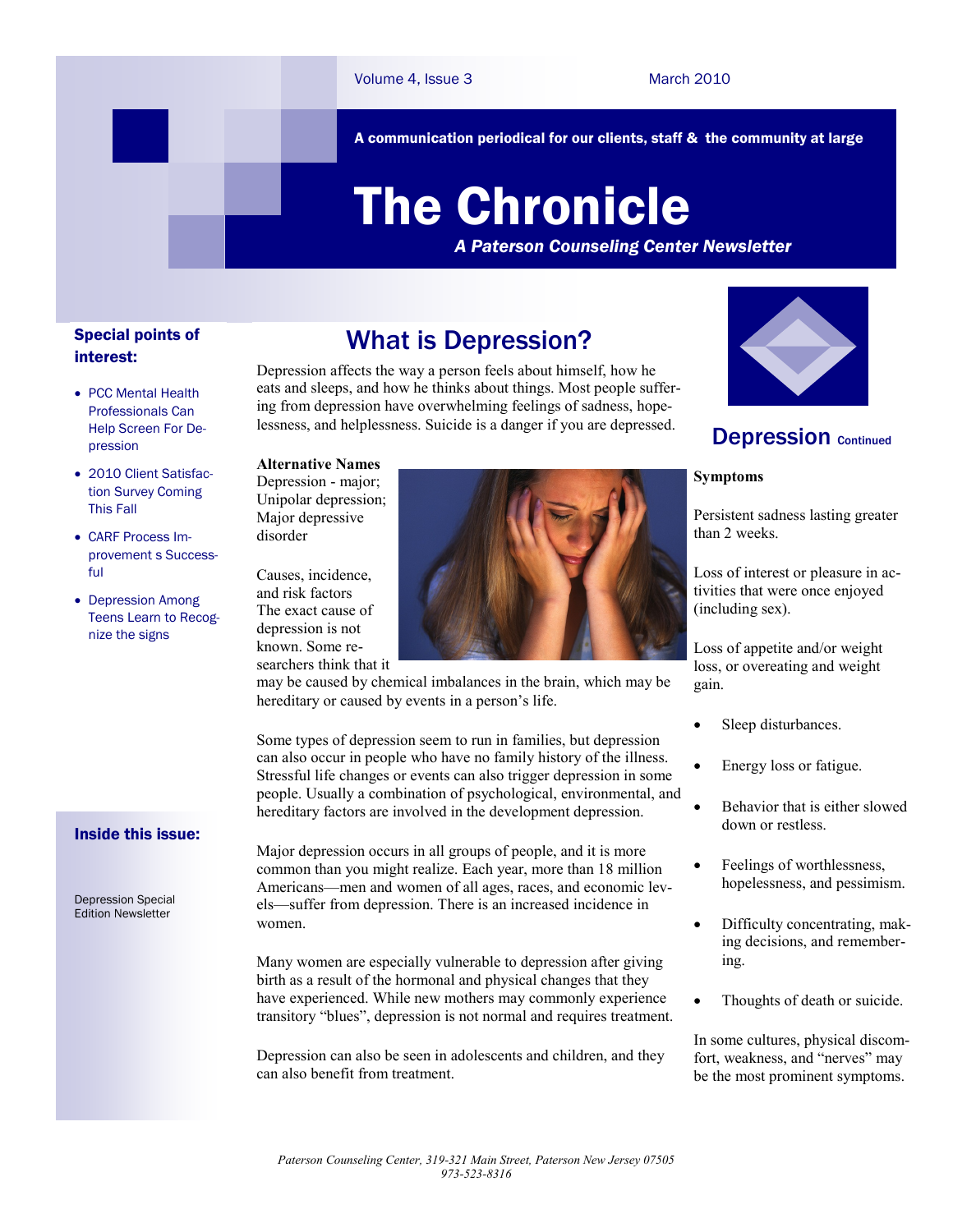# Depression continued

In children and adolescents, mood is more likely to be irritable (see adolescent depression).

If depression is quite severe, it may be accompanied by psychotic symptoms, such as hallucinations and delusions. These are usually consistent with the depressed mood, and may focus on themes of guilt, personal inadequacy, or disease.

Depression can also appear as irritability, anger, and discouragement rather than feelings of hopelessness and helplessness.

# **Signs and Tests**

The history of persistent sad mood, loss of interest or pleasure in activities that were once enjoyed, and several of the additional symptoms listed above, are required to make the diagnosis of depression.

The Beck's Depression Scale Inventory, or other screening tests for depression can also be helpful in diagnosing depression.

Medical causes that can show symptoms of depression should also be ruled out before making the diagnosis of depression.

#### **Treatment**

Depression can be treated with medications and/or with counseling. Most people benefit from a combination of the two. Some studies have shown that antidepressant drug therapy combined with psychotherapy appears to have better results than either therapy alone.

Medications include: tricyclic antidepressants, monoamine oxidase inhibitors, selective serotonin re-uptake inhibitors (SSRIs), and some newer antidepressant drugs. Lithium and thyroid supplements may be needed to enhance the effectiveness of antidepressants. For persons with psychotic symptoms, such as delusions or hallucinations, antipsychotic medications may be needed.

Types of psychotherapy that have proven to be particularly effective for treating depression include interpersonal therapy, group therapy and cognitive/behavioral therapy. Antidepressant drug therapy combined with psychotherapy appears to have better results than either therapy alone.

Electroconvulsive therapy (ECT) is a treatment that causes a central nervous system seizure by means of an electrical current. ECT may improve the mood of severely depressed or suicidal people who don't respond to other treatments.

Research is now being conducted on transcranial magnetic stimulation (TMS), which alters brain functioning in a way similar to ECT, but with fewer side effects. Use of light therapy for depressive symptoms in the winter months and interventions to restore a normal sleep cycle may be effective in relieving depression.

As treatment takes effect, negative thinking diminishes. It takes time to feel better, but there are usu-

ally day-today improvements. It is important to maintain a healthy lifestyle, including: good nutrition, avoidance of alcohol and drugs (which make depression worse



and may interfere with medications), regular exercise and sleep, and involvement in supportive interpersonal relationships.

Over the last decade, the use of herbal products has increased tremendously. Most consumers use herbal products for management of chronic conditions, such as psychiatry disorders, including anxiety and depression.

St. John's wort (hypericum) has a long history of use in Germany and has recently gained popularity as an adjunct antidepressant in the United States. Most of the German studies indicated a comparable wanted effect with use as tricyclic antidepressants, and better desired effects than placebo (sugar pill).

The National Institute of Mental Health and the National Center for Complementary and Alternative Medicine have recently sponsored the Hypericum Clinical Trial.